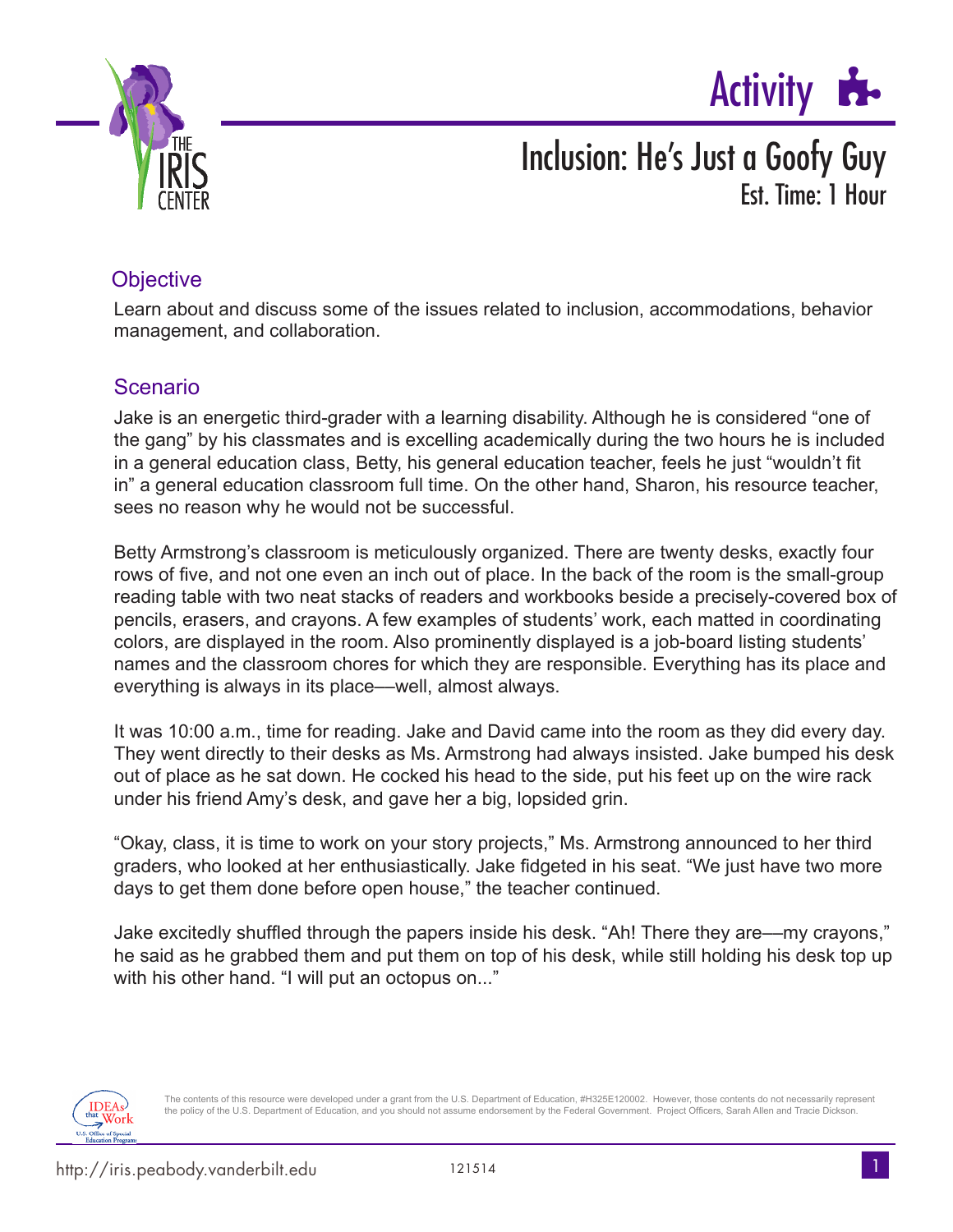



#### Scenario [Cont.]

Just then his left hand let go of his desktop, and down it came! BANG! His crayons fell all over the floor.

"Uh oh!" Jake hurried to pick up his crayons, hoping that Ms. Armstrong wouldn't notice. As he bent down, his glasses slid off his face.

As all this was going on, Ms. Armstrong was watching Jake out of the corner of her eye. "That young man sure has a difficult time with organization," she thought. She sighed as she considered the amount of energy it took to try to get him to fit in.

Betty Armstrong had been a teacher for six years. Her colleagues considered her to be a competent teacher committed to literacy and on top of things concerning curriculum and instruction. Betty often said that it was her goal to make kids feel good about being in school and especially about being a part of her class. She had high expectations for her students and required them to work hard to meet those expectations.

This year, Betty had Jake and David, two students from a special education class. They came to Betty's class two hours a day for math and reading. Both students had a learning disability, but Jake also had some fine motor problems and behaviors typical of students labeled attention deficit disorder with hyperactivity (ADHD)––although he had never been diagnosed.

Sharon Moss, the special education teacher in the early education class, checked regularly with Betty to see how the two students were doing. Sharon had been a special education teacher for six years and had built a good rapport with the general education teachers. Sharon decided it was time to discuss with Betty the integration of both boys in general education full time. She sat down with Betty and asked her how things were going.

"Oh, both kids are doing great academically. David is often the first to raise his hand with the correct answers when I verbally quiz the class, and Jake reads so well! But, Jake's behavior–– it's just not typical. He's a goofy little guy, you know," she said with a smile.

"Well, maybe we should consider extending their time in general education," Sharon suggested.

"I could see David being successful in general education full-time, but I don't know about Jake. His behavior is really not appropriate for a general education classroom," responded Betty.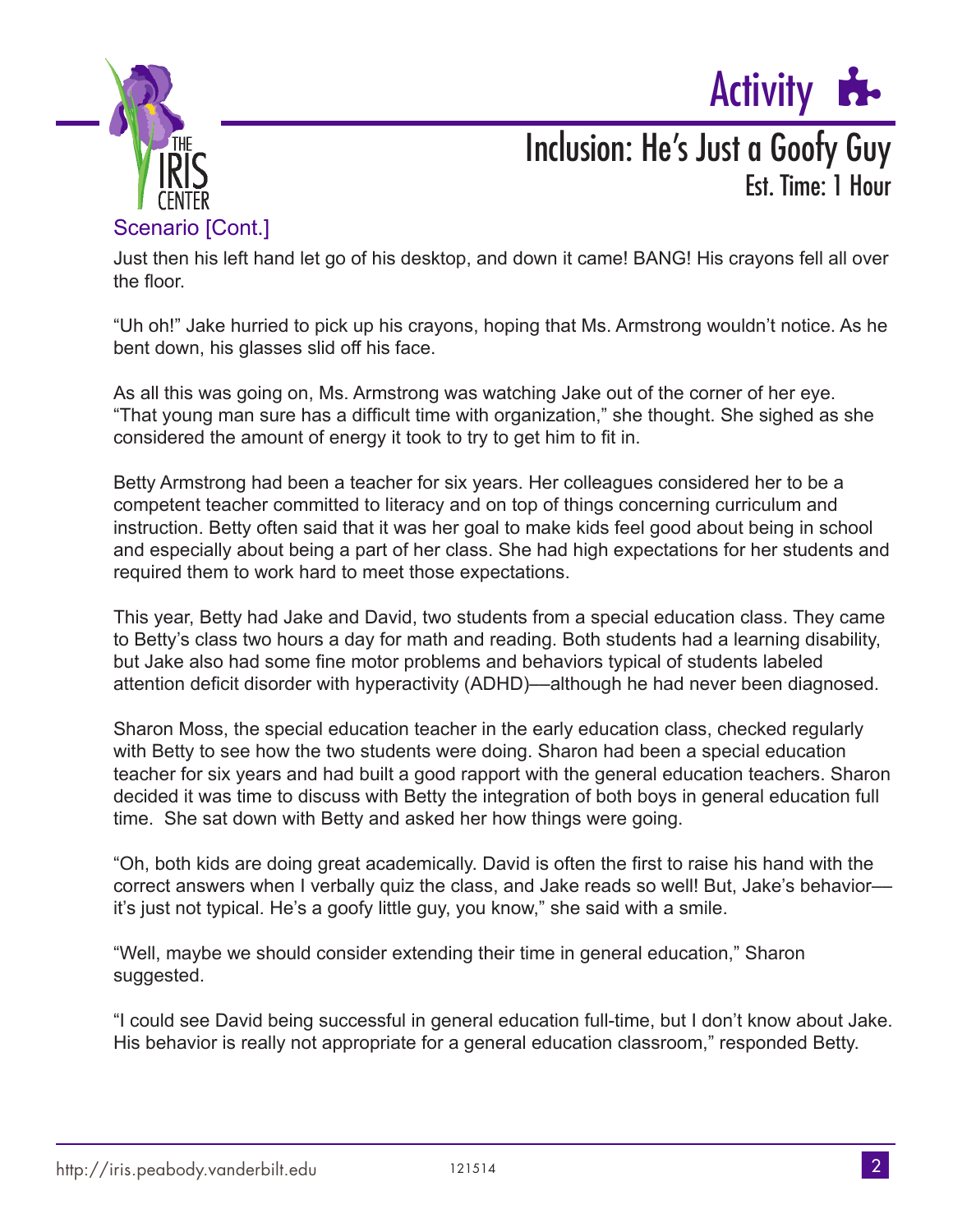



### Scenario [Cont.]

"But you are always talking about how well Jake does in the classroom. You say he gets along with the other students and he really excels in math. What exactly does he do that makes you think he could not be successful if included full-time?" Sharon pushed.

"Well, during seat work, he never gets started on time. He's constantly shuffling through the papers in his desk. He always needs to sharpen his pencil or something. He just can't keep himself organized like the other kids. Sometimes he'll even play the class clown and fall out of his desk," she explained.

"Do you think that those reasons are enough to keep him out of the general education classroom?" Sharon asked gently. "I would appreciate it if you gave the idea some more thought."

Betty shrugged her shoulders and gave a questioning look, "Okay, I'll think about it." Betty patted Sharon on the shoulder before leaving. She felt she had failed to convince Betty. How was she going to persuade Betty that Jake deserved a chance to be included in the general education class full time? "Betty has always been one of the best teachers for welcoming students with disabilities into her classroom. Some teachers don't even want our kids in their rooms. I have got to work this out," Sharon said to herself with determination.

#### Questions/Discussion Topics

- 1. Why do you think Betty is resistant to having Jake in her class? Do you think Jake is ready to be placed in a general education classroom full-time? Why or why not?
- 2. How can Sharon and Betty work together to best serve Jake's needs? What types of services or support would help Betty be more comfortable with having Jake in her classroom full-time?
- 3. Should Jake's parents and other education professionals be involved in the decision process?
- 4. What types of services or support would help Jake make a successful transition to a fulltime general education classroom? What strategies can be implemented to address Jake's behavior and improve his organizational skills?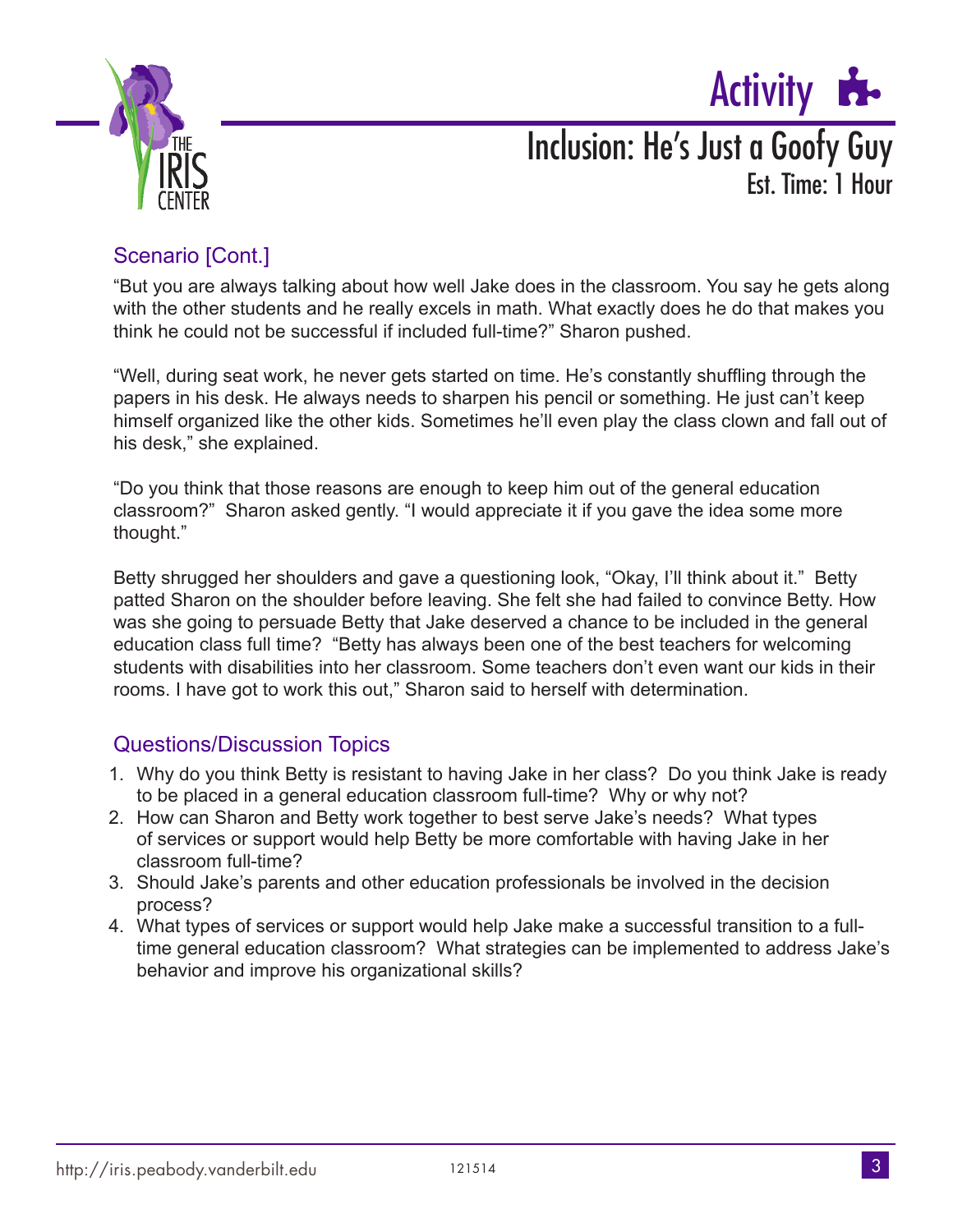





A STAR (STrategies And Resources) Sheet provides you with a description of a wellresearched strategy that can help you solve the case studies in this unit.

#### Discussion Points

- Fears general education teachers have of inclusion
- Ingredients for successful inclusion (help alleviate fears of inclusion)
- Accommodations that help facilitate successful inclusion
- Teaching strategies that help students succeed
- Helpful organizational and study skills

#### What the Research and Resources Say

- General education teachers often feel unsure of how to provide modifications and strategies for students with special needs and are thus apprehensive about inclusion (Keefe, Moore, & Duff, 2004).
- Both administrators and teachers frequently have concerns about inclusion. Some of the more common concerns include an uncertainty as to the nature of their role in inclusion, the effect of inclusion on the progress of students with and without disabilities, whether students with disabilities will have a negative impact on the regular classroom, the additional time needed for planning, and whether they will be given the resources needed for success (McLeskey & Waldron, 2000).
- Ingredients necessary for successful inclusion programs include the following:
	- Responsibility for learning outcomes is shared by general education and special education teachers
	- The classroom teacher is involved in setting IEP goals and provides instruction to help meet those goals
	- The classroom teacher is concerned about the student's strengths and needs
	- Administrators create time for teachers to prepare necessary activities and materials
	- Collaboration is valued and time is provided for collaboration between teachers
	- Expectations for students with special needs are not based on their disability
	- A variety of effective instructional practices are used
	- Accountability is viewed as a challenge instead of a threat
	- Parents are included in the inclusion process (Beckman, 2001)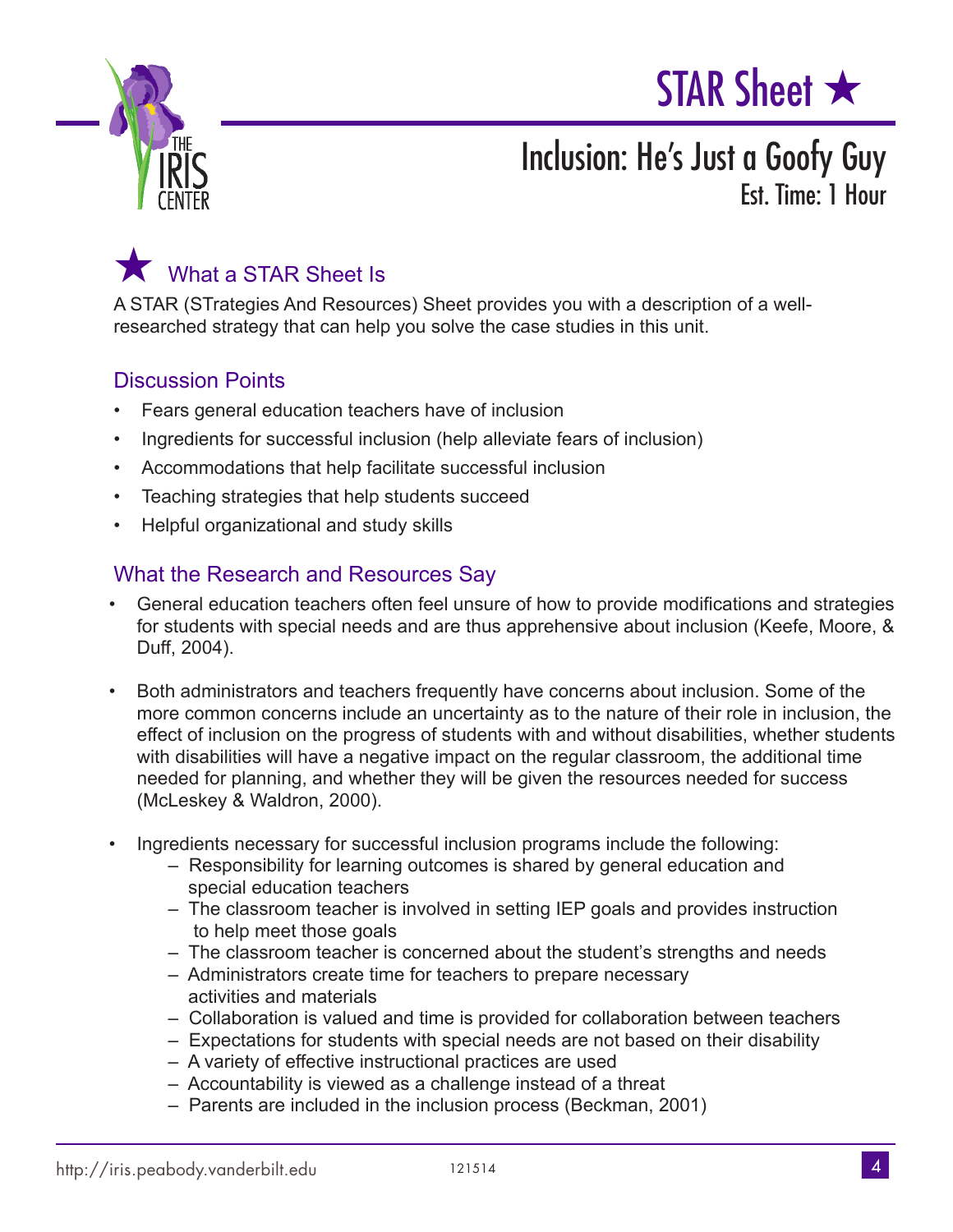



### What the Research and Resources Say [Cont.]

- Using various teaching strategies can help students be successful in an inclusion setting. They include:
	- Providing needed accommodations and modifications
	- Using multiple methods of providing instruction (audio, visuals, multi-sensory)
	- Using grouping variations (cooperative grouping, etc.)
	- Teaching students about their own learning preferences
	- Teaching students to use both cognitive and metacognitive strategies (Beckman, 2001)
- Students with ADHD often need help with organizational and study skills. Some useful strategies are:
	- Using color-coded folders for different subjects
	- Using assignment notebooks
	- Assigning homework partner to help file papers and record homework correctly
	- Asking the student clean out the desk, bookbag, and other places where assignments are stored
	- Providing visual aids as reminders of what is being studied
	- Creating a daily activity schedule for the student to follow
	- Providing a checklist of needed supplies
	- Teaching the student how to keep an uncluttered workspace (U.S. Department of Education, 2004)

#### Keep in Mind

- Time should be set aside for collaboration between teachers.
- The teacher should consider a student's strengths and teach to them.
- The teacher should evaluate and make needed changes to adaptations and accommodations.
- Teacher concerns regarding inclusion should be addressed because their support is very important.